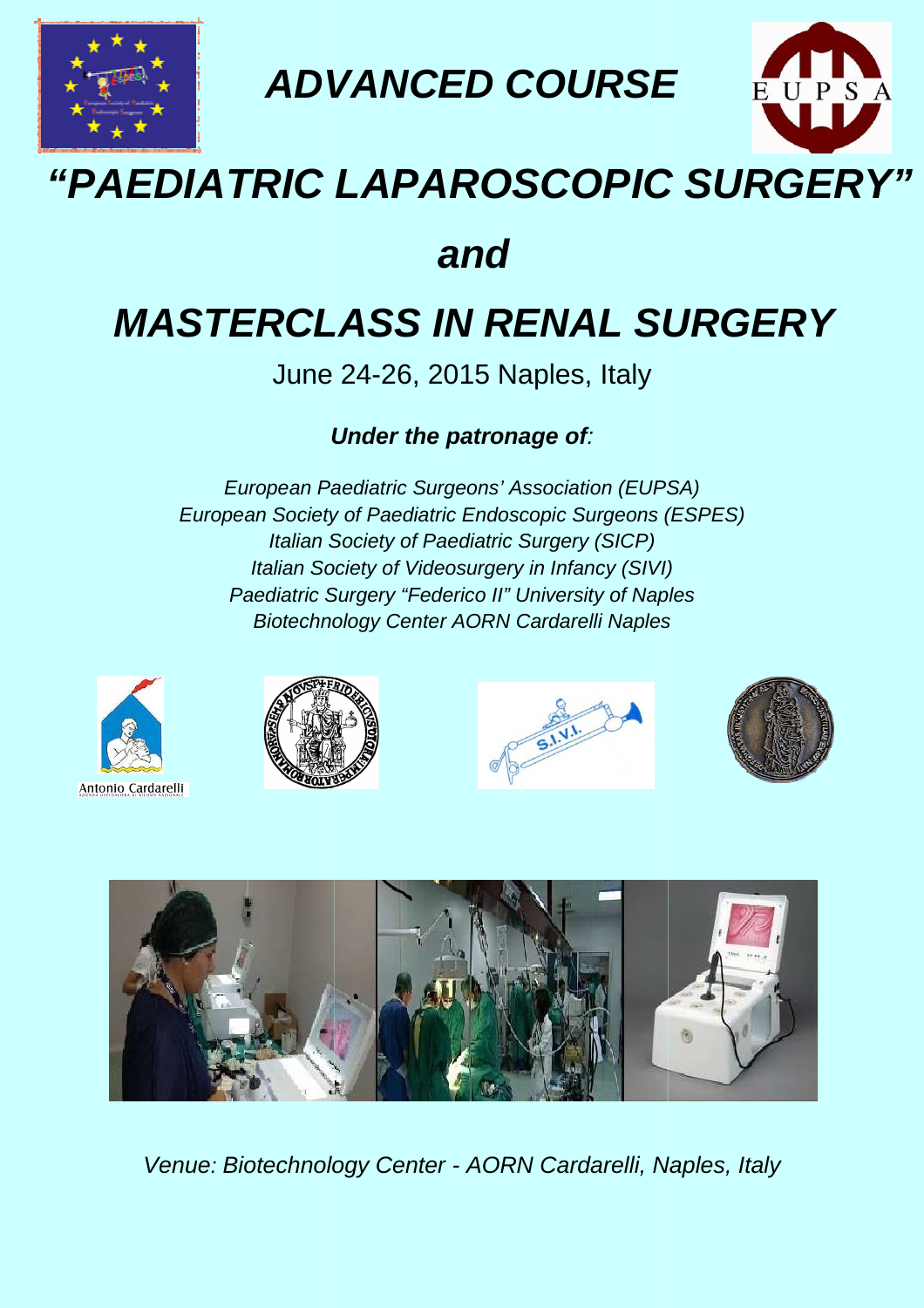# **SCIENTIFIC PROGRAM**

## **Thursday, June 25th, 2015**

| 08.00-08.15 | Registration                       |
|-------------|------------------------------------|
| 08.15-08.30 | Welcome to participants: Cozzolino |

### **Session 1: Esposito, Mendoza-Sagaon**

| 08.30-08.40 | • Pig's anatomy: Castaldo – Di Napoli               |
|-------------|-----------------------------------------------------|
| 08.40-08.50 | • Advanced instrumentation: Farina                  |
| 08.50-09.00 | • Suturing, knot-tying and energy sources: Vella    |
| 09.00-09.10 | • Operative procedures using animal model: Esposito |

### **Experimental Laboratory Training on Live Tissue**

Animal Lab Tutors**:** Caione, De Agustin, Esposito, Najmaldin, Saxena

09.10-14.10 Each surgical procedure could be performed step by step with the following didactic outlook: Ergonomics and installation, positioning of trocars Creation of a working space in the abdomen and the retroperitoneum Laparoscopy (Cholecystectomy – Varicocelectomy - Intestinal resection – Appendectomy - Inguinal hernia repair - Other procedures on GI tract) Thoracoscopy (lung resection, lung biopsies, CDH, vagotomy, pericardic window)

Pelvic Trainer Tutors: Bertozzi, Chiarenza, Di Benedetto, Gamba, Mendoza-Sagaon, Vella

#### **14:10-15:00 LUNCH AT THE INSTITUTE**

### **Theoretical session I**

### **Basic MIS procedures**

#### **Session 2: De Agustin, Montupet**

15.00-15.15 • **Key Note Lecture –** Introduction: Esposito

-MIS in Pediatric Surgery-:Holcomb GW 3rd

- 15.15-15.30 Inguinal hernia repair: Esposito
- 15.30-15.45 Varicocele treatment: Chiarenza
- 15.45-16.00 Cholecystectomy: Porreca
- 16.00-16.15 Non palpable testis: Gamba
- 16.15-16.45 Discussion

### **16:45-17:00 COFFEE BREAK**

### **Session 3: Saxena, Gamba**

| 17.00-17.15 | • Appendectomy: Holcomb GW 3rd            |
|-------------|-------------------------------------------|
| 17.15-17.30 | • Meckel's diverticulum: De Aqustin       |
| 17.30-17.45 | • Ovarian cysts: Saxena                   |
| 17.45-18.00 | • Gastrostomy: Najmaldin                  |
| 18.00-18.15 | • Pyloric hypertrophic stenosis: Montupet |
| 18.15-18.30 | • Discussion                              |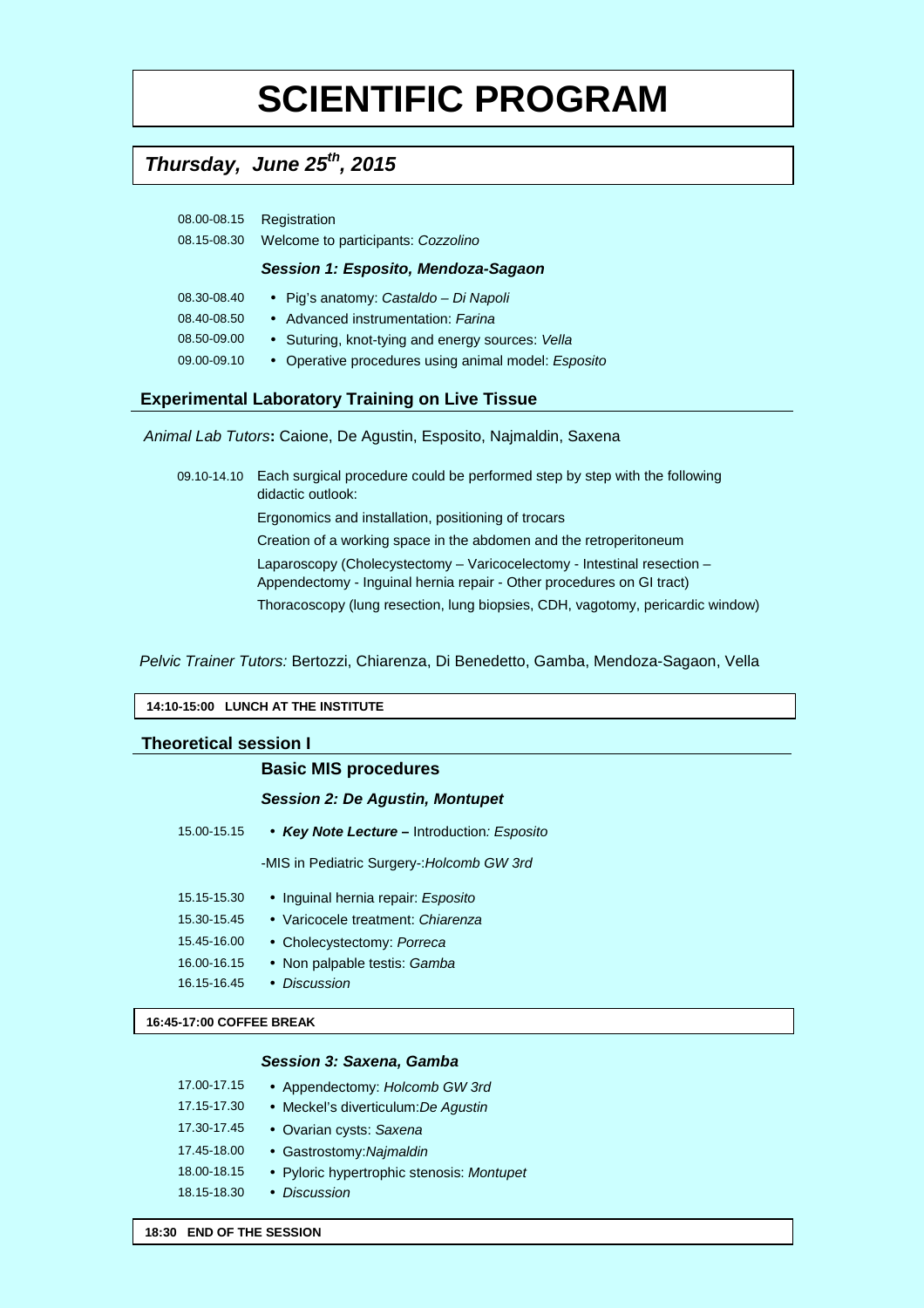## **Friday, June 26th, 2015**

### **Experimental Laboratory Training on Live Tissue**

Animal Lab Tutors**:** Chiarenza, Esposito, Holcomb, Mendoza-Sagaon, Montupet

09.00-13.00 Laparoscopy:

- Antireflux procedures
- Splenectomy
- Pull-through
- Heller's myotomy
- Nephrectomy

Other GI and urological procedures

Retroperitoneoscopy ( nephrectomy, adrenalectomy, etc)

Pelvic Trainer Tutors: Bertozzi, De Agustin, Di Benedetto, Gamba, Saxena, Vella

**13:00-14:00 LUNCH AT THE INSTITUTE** 

### **Theoretical session II**

### **Advanced MIS procedures**

#### **Session 4: Holcomb 3rd, Najmaldin**

| 14.00-14.15 | • Antireflux surgery for GERD: Montupet                        |
|-------------|----------------------------------------------------------------|
| 14.15-14.30 | • Esophageal achalasia: Esposito                               |
| 14.30-14.45 | • The role of MIS in pediatric trauma: Holcomb GW 3rd          |
| 14.45-15.00 | • Hirschsprung's disease: Di Benedetto                         |
| 15.00-15.15 | • Anorectal malformations: Lima                                |
| 15.15-15.30 | • Splenectomy: Porreca                                         |
| 15.30-15.50 | • Diaphragmatic hernia and diaphragmatic plication: De Agustin |
| 15.50-16.05 | • EA/TEF repair: Chiarenza                                     |
| 16.05-16.20 | • Discussion                                                   |

#### **16:20-16:45 COFFEE BREAK**

### **Session 5: Caione, Savanelli**

| 16.45-17.00 | • Urachal cysts: Bertozzi                             |
|-------------|-------------------------------------------------------|
| 17.00-17.15 | • LEVUR "Lich-Gregoir": Esposito, Savanelli, Settimi  |
| 17.15-17.30 | • Transvesical ureteric reimplantation "Cohen": Marte |
| 17.30-17.45 | • Anterior approach to renal surgery: Najmaldin       |
| 17.45-18.00 | • One -Trocar surgery: Mendoza-Sagaon                 |
| 18.00-18.15 | • MIS for abdominal and thoracic tumors: Gamba        |
| 18.15-18.30 | • Discussion                                          |
|             |                                                       |

**18:30 END OF THE SESSION AND DISTRIBUTION CERTIFICATES OF ATTENDANCE**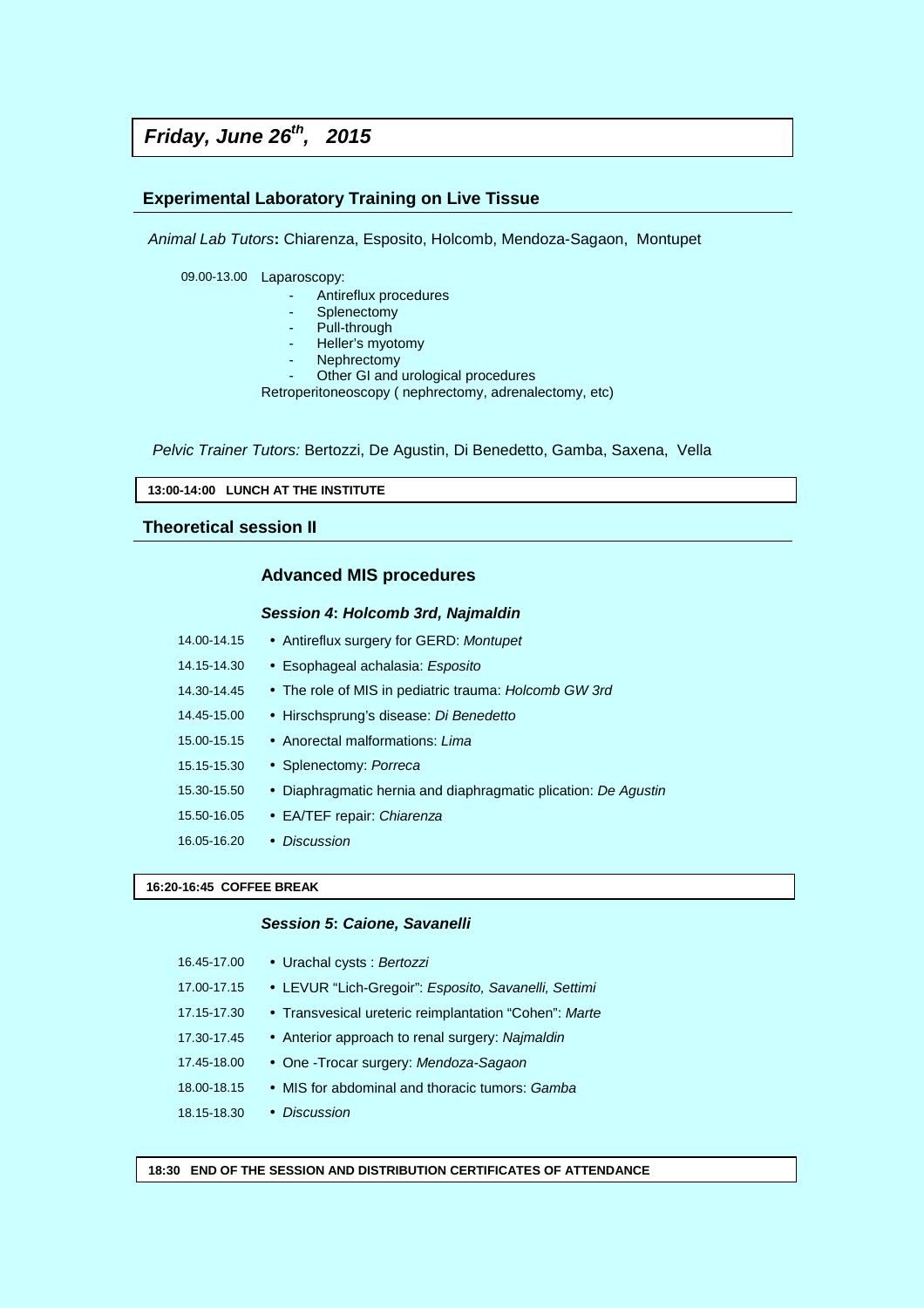# **FACULTY**

| <b>Bertozzi Mirko</b>       | Perugia (Italy)                 |
|-----------------------------|---------------------------------|
| <b>Caione Paolo</b>         | <b>Rome (Italy)</b>             |
| <b>Castaldo Sigismondo</b>  | <b>Naples (Italy)</b>           |
| <b>Chiarenza Fabio</b>      | Vicenza (Italy)                 |
| <b>Cozzolino Santolo</b>    | <b>Naples (Italy)</b>           |
| De Agustin Juan             | <b>Madrid (Spain)</b>           |
| Di Benedetto Vincenzo       | Catania (Italy)                 |
| Di Napoli Daniele           | <b>Naples (Italy)</b>           |
| <b>Esposito Ciro</b>        | Naples (Italy)                  |
| <b>Gamba Piergiorgio</b>    | Padua (Italy)                   |
| <b>Holcomb George W 3rd</b> | Kansas City (USA)               |
| <b>Lima Mario</b>           | <b>Bologna (Italy)</b>          |
| <b>Marte Antonio</b>        | <b>Naples (Italy)</b>           |
| <b>Mendoza-Sagaon Mario</b> | <b>Bellinzona (Switzerland)</b> |
| <b>Montupet Philippe</b>    | <b>Paris (France)</b>           |
| <b>Najmaldin Azad</b>       | Leeds (UK)                      |
| Parmeggiani Pio             | <b>Naples (Italy)</b>           |
| <b>Porreca Aurelio</b>      | <b>Naples (Italy)</b>           |
| <b>Savanelli Antonio</b>    | <b>Naples (Italy)</b>           |
| Saxena Amulya               | London (UK)                     |
| <b>Settimi Alessandro</b>   | <b>Naples (Italy)</b>           |
| <b>Vella Claudio</b>        | Milan (Italy)                   |